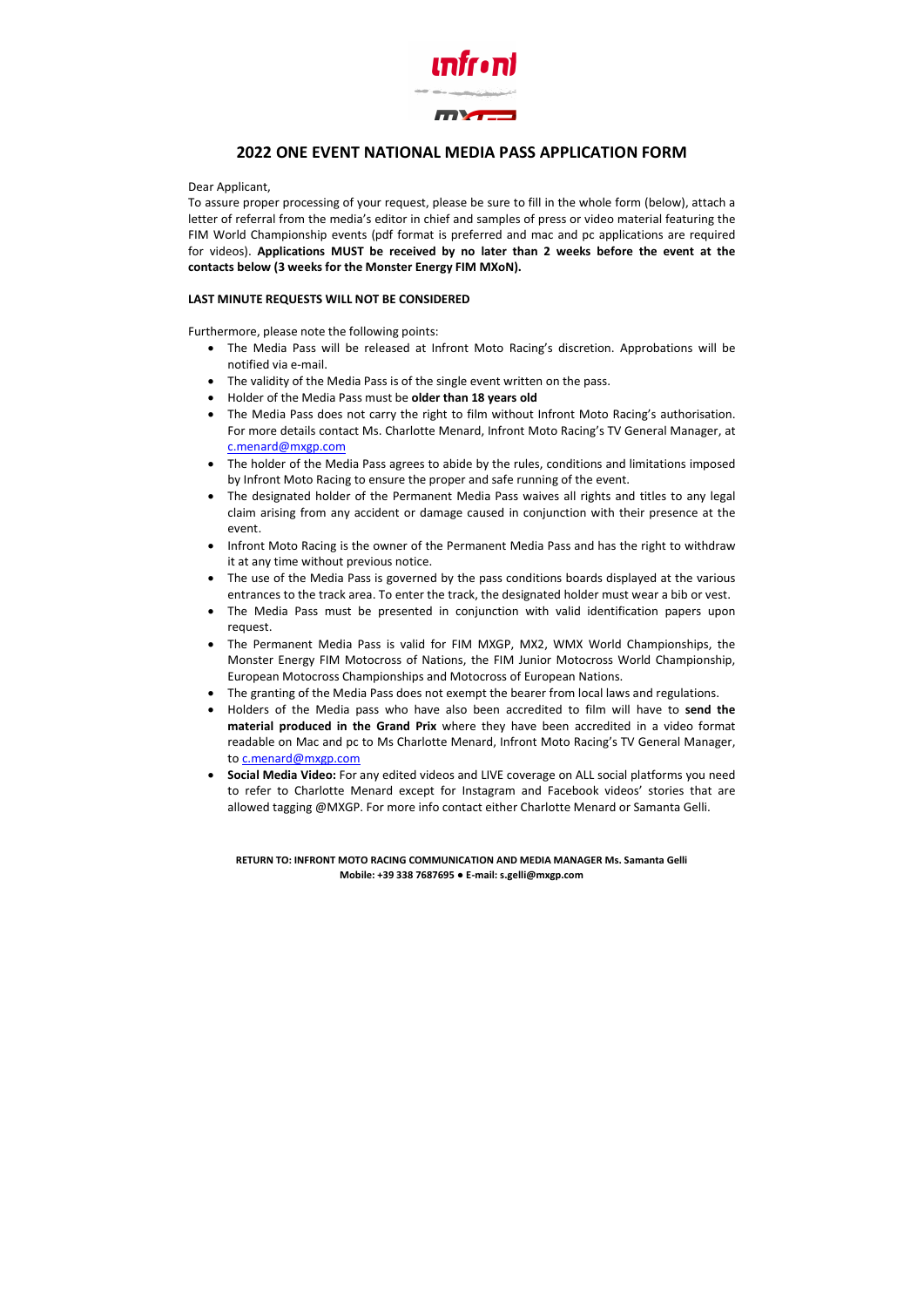

## 2022 ONE EVENT NATIONAL MEDIA PASS APPLICATION FORM

RETURN TO: INFRONT MOTO RACING COMMUNICATION AND MEDIA MANAGER Ms. Samanta Gelli Mobile: +39 338 7687695 ● E-mail: s.gelli@mxgp.com

- The Media Pass can only be used by the designated holder who acknowledges and accepts the above conditions, and commits himself/herself to comply strictly with them.
- The Media pass holder will have to send the material published on the event to the local press officer.

| 1. MEDIA                           |                         |                        |                          |                    |                                     |
|------------------------------------|-------------------------|------------------------|--------------------------|--------------------|-------------------------------------|
| <b>MEDIA NAME:</b>                 |                         |                        |                          | <b>COUNTRY:</b>    |                                     |
| <b>ADDRESS:</b>                    | <b>STREET:</b>          |                        |                          |                    |                                     |
|                                    | CITY:                   |                        | <b>POST CODE:</b>        | <b>COUNTRY:</b>    |                                     |
| <b>PHONE:</b>                      | $\ddot{}$               |                        | $FAX: +$                 |                    |                                     |
|                                    | (with area code)        |                        |                          | (with area code)   |                                     |
| <b>E-MAIL:</b>                     |                         |                        | WEB:                     |                    |                                     |
| <b>PUBLICATION:</b>                | <b>NEWSPAPER</b>        | <b>MAGAZINE</b>        | <b>RADIO</b>             | <b>NEWS AGENCY</b> | PHOTO AGENCY                        |
|                                    | <b>WEBSITE</b>          | <b>ONLINE MAGAZINE</b> | <b>TV PROGRAM</b>        | <b>TV STATION</b>  | <b>OTHER</b>                        |
| TYPE:                              | <b>GENERAL</b>          | <b>SPORTS</b>          | <b>MOTORSPORTS</b>       | <b>BIKES</b>       | <b>OTHER</b>                        |
| <b>COVERAGE:</b><br>(selling area) | <b>INTERNATIONAL</b>    | <b>NATIONAL</b>        | <b>REGIONAL</b>          | <b>LOCAL</b>       |                                     |
| <b>FREQUENCY:</b>                  | <b>DAILY</b>            | <b>WEEKLY</b>          | <b>BI-WEEKLY</b>         | <b>MONTHLY</b>     | <b>OTHER</b>                        |
| <b>CIRCULATION:</b>                | <b>ISSUES PER YEAR:</b> |                        | <b>READERS PER YEAR:</b> |                    |                                     |
| <b>EDITOR IN CHIEF</b>             | <b>FULL NAME:</b>       |                        | <b>EMAIL</b>             |                    | PHONE (with area code)<br>$\ddot{}$ |
| <b>PUBLISHING GROUP</b>            | <b>NAME</b>             |                        | <b>WEBSITE</b>           |                    |                                     |

Your email address and other details will be added to the MXGP Database and only used for MXGP Communication and Newsletters.

We thank you in advance for your cooperation and understanding. Our goal is to issue Media Passes to professionals only. This way we can ensure a professional working environment, and avoid any kind of abuse.

Best regards, Infront Moto racing Media Department